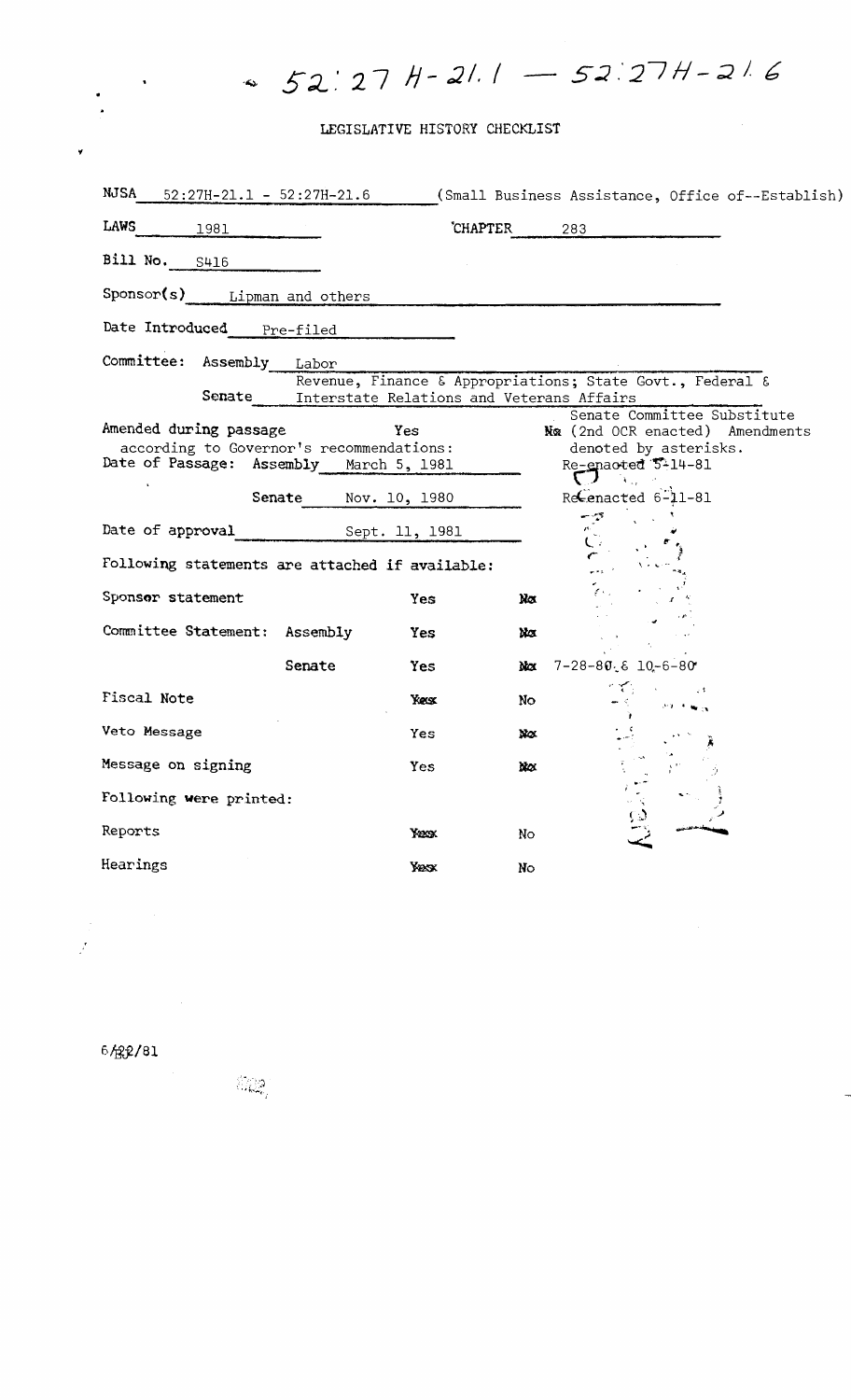$\mathbb{R}^n \times \mathbb{R}^n$  $283$  $9 - 11 - 81$ 

## [SECOND OFFICIAL COPY REPRINT] SENATE COMMITTEE SUBSTITUTE FOR

SENATE~ **No. 416**

# **STATE OF NEW JERSEY**

### ADOPTED .JULY 28, 1980

AN ACT establishing an Office of Small Business Assistance in the Department of\*\* $[$ Labor and Industry, supplementing Title 34 of the Revised Statutes and making an appropriation]<sup>\*\*</sup> \*\* $Com$ *merce and Economic Deoelopmeni":",*

1 BE IT ENACTED *by the Senate and General Assembly of the State* 2 *of New Jersey:*

 1. The Legislature finds and declares that the economy of our State is vitally dependent upon the health and stability of the 3 small and independent businesses which are resident in the State. 4: The Legislature finds further that the future welfare of the State ;) depends on the continued existence and development of these same small and independent businesses. It is, therefore, the declared policy of the Legislature to assist, counsel, aid and protect small and independent business development in the furtherance of the general welfare, by establishing a State Office of Small Business Assistance.

1 2. As used in this act, "small business" means a business which 2 has its principle place of business in the State and is independently 3 owned and operated. The \*\*Loffice<sup>1\*\*</sup> \*\**the Commissioner of the* 3A *Department of Commerce and Economic Deoelopmeni?"* shall 3B \*\*Lestablish<sup>\*\*</sup> \*\*promulgate by rule<sup>\*\*</sup> a detailed definition \*Lby 4: rule, using in addition to the foregoing criteria, other criteria, 5 including the number of employees and the dollar volume of 6 business. When computing the size status of the business, annual 7 sales and receipts of the business and all of its affiliates shall be 8 included. The maximum number of employees and the maximum 9 dollar volume which a small business may have under the rules 10 promulgated by the office shall vary from industry to industry to 11 the extent necessary to reflect differing characteristics of the 12 industries based on the criteria presently used by the Federal 13 Small Business Administration for loans to small businesses as 14: set forth in section 121.2-10 and Schedules A, C and D (or for 15 awarding government procurements as set forth in section 121-3-S EXPLANATION-Matter enclosed in bold-faced brackets [thus] in the above bill is not enacted and is intended to be omitted in the law.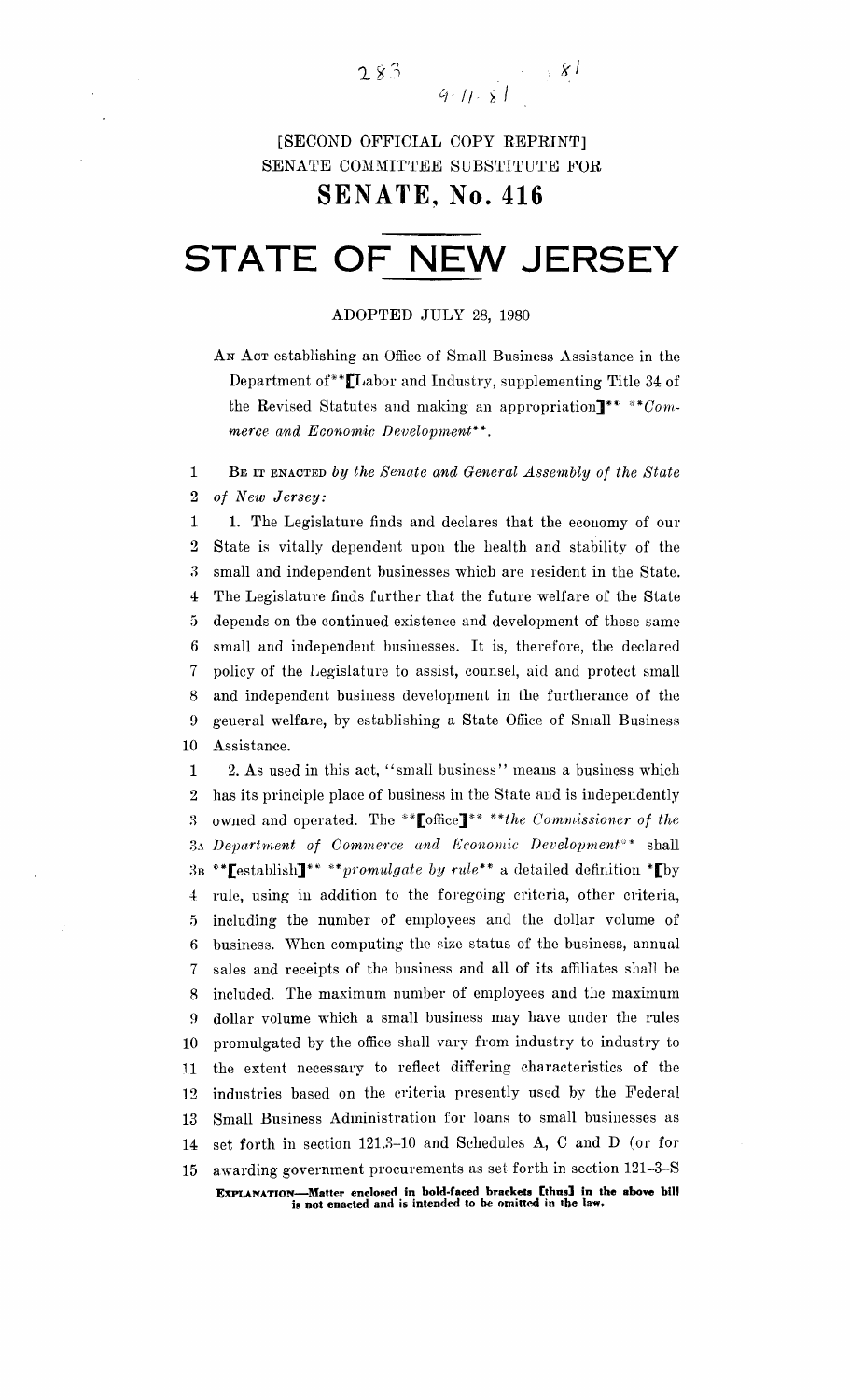and Schedule B) of Part 121 of Chapter 1 of Title 13 of the Code  $16<sup>1</sup>$ of Federal Regulations, as amended, subject to the following general  $17$ limitations unless the above regulations provide for other size or 18 annual receipts standards for any industry or subindustry; bnt: 19

(1) No construction business is a small business if its average 20 annual receipts exceed \$9,500,000.00 for the 3 preceding fiscal years; 21 (2) No manufacturing business is a small business if it employs 22 more than 250 persons; 23

(3) No retail business or business selling services is a small  $24\,$ business if its average annual receipts exceed \$2,000,000.00; 25

(4) No transportation or warehousing business is a small business  $26\,$ if its average annual receipts exceed \$1,500,000.00; 27

(5) No wholesale business is a small business if its average 28 annual receipts exceed \$9,500,000.00; 29

(6) No farm business is a small business if its average receipts 30 for the 3 preceding fiscal years exceed \$1,000,000.00.]<sup>\*</sup> *"which shall* 31 set forth the criteria to be used to determine eligibility for assis-32 tance pursuant to the provisions of this act. These criteria shall be 33 based on the criteria used by the Federal Small Business Admin-34 istration under Title 13 of the Code of Federal Regulations. In 35 addition, the Commissioner of \*\* [Labor and Industry]\*\* \*\* the 36 **Department of Commerce and Economic Development**\*\* shall have 37 38 the authority to adopt and promulgate rules and regulations concerning the eligibility for, and use of, loans, grants and other 39 financial support which are not provided by Federal funds.\* 40

 $\mathbf{1}$ 3. a. There is established within the Division of Economic Development in the Department of \*\*\* [Labor and Industry]\*\*\*\*\*Com- $\overline{2}$ merce and Economic Development\*\*, the Office of Small Business  $\sqrt{3}$ Assistance. The administrative head of the office shall be a chief,  $\overline{4}$ who shall be appointed by the Commissioner of \*\* [Labor and  $\overline{5}$ Industry<sup>\*\*</sup>\*\*the Department of Commerce and Economic Deve- $\sqrt{6}$ lopment\*\*, who shall serve at the pleasure of the commissioner  $\overline{7}$ during the commissioner's term of office and until a successor is 8 9 appointed and qualified. Any vacancy occurring in the office of the chief shall be filled in the same manner as the original appointment.  $10\,$ 10a The position of chief shall be a full-time position and the salary 10<sup>B</sup> shall be as provided by law.

11 b. The chief may employ such professional, technical, research and clerical staff as may be necessary within the limits of available 12  $13\,$ appropriations. The provisions of Title 11 (Civil Service) of the 14 Revised Statutes, shall be construed to extend to all such personnel. The chief may also employ consultants from time to time as may  $15\,$ be necessary for particular projects. 16

 $\begin{array}{c} \hline \end{array}$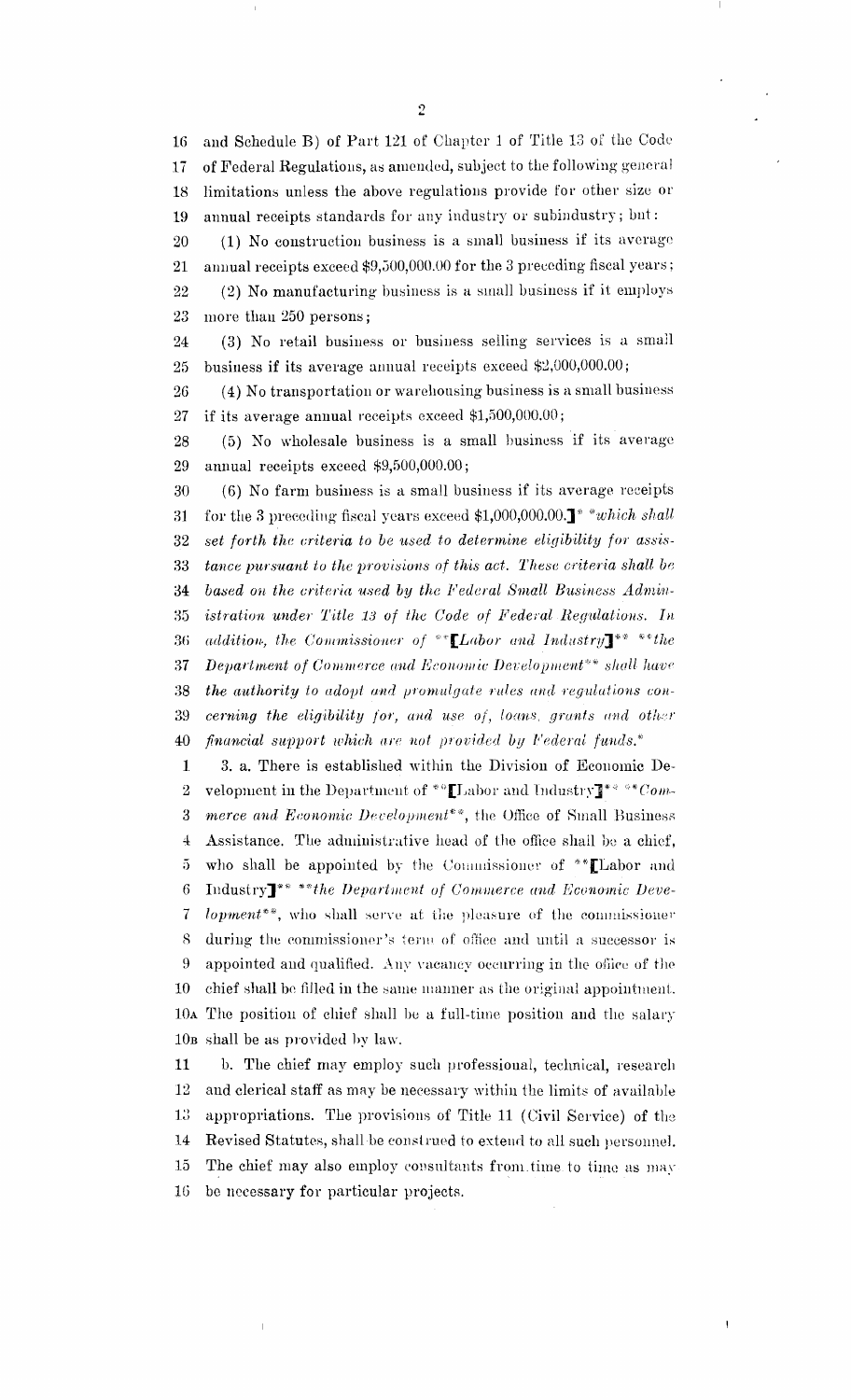1 4. For the purpose of advising and assisting the chief in earry-2 ing out the functions, powers and duties of the Office of Small 3 Business Assistance, the Governor shall appoint, with the advice 4: and consent of the Senate, a small business advisory council ,) consisting' of nine members. Members of the council shall serve  $6$  without compensation but shall be reimbursed for necessary  $ex-$ 7 peuses incurred in the performance of their duties. Tho council 8 shall elect from among its members a person to chair the council  $9$  meetings. The advisory council shall consist of \* the five voting 10 members of the New Jersey Coalition of Small Business Organiza-11 tions plus representatives from labor, minority groups and local 12 government.<sup>1\*</sup> *\*five members of the small business community, Bincludillg mil/Mity and women members. Of the four remaining* 14 *members, one shall be a representative of labor, one shall repre-*14A sent local government, one shall represent the regional \*\*office of 14B *the United States\*\* Small Business Administration and one shall* 14c *be a member of the academic community and shall hold an advanced* 14D *degree in a field 'related to business administration. or management."* 14g Any member of the advisory council may be removed from office by 14F the Governor, for cause, upon notice and opportunity to be heard.  $15$  a. Members of the advisory council shall serve for terms of  $3$ 16 years; provided, however, but of the members flrst appointed, 17 three shall be appointed for Lyear tenus, three shall be appointed 18 for 2-year terms, and three shall be appointed for 3-year terms. 1D b. Tbe advisory council shall meet regularly at least four times 20 each year. Special meetings may be called by the persou named 21 to the chair at the request of the chief of the Office of Small 22 Business Assistance.

1 5. The Office of Small Business Assistance, in order to aid and 2 encourage small business firms, including those operated by wornen 3 and minorities, shall:

4 a. Establish a loan referral program for small businesses using  $j$  criteria for eligibility \* [for the loans]\* which will be established in 6 New Jersey Economic Development Authority regulations;

7 b. \* Coordinate the procurement of contracts from State 8 agencies to small businesses;]\* \*Serve as *liaison with the Depart-*SA *tueul. of the Treasury to promote the procurement of coniracts [or* ~)B *suutll busiu ess firms;"*

9 e. \* [Coordinate]\* \* Monitor\* the regulatory activities of all State 10 agencies performing l'unctions affecting the operation of small 11 businesses in the State;

12 d. Using available resources witbin the State, including, but 1;3 110t restricted to, small business development centers", *academic*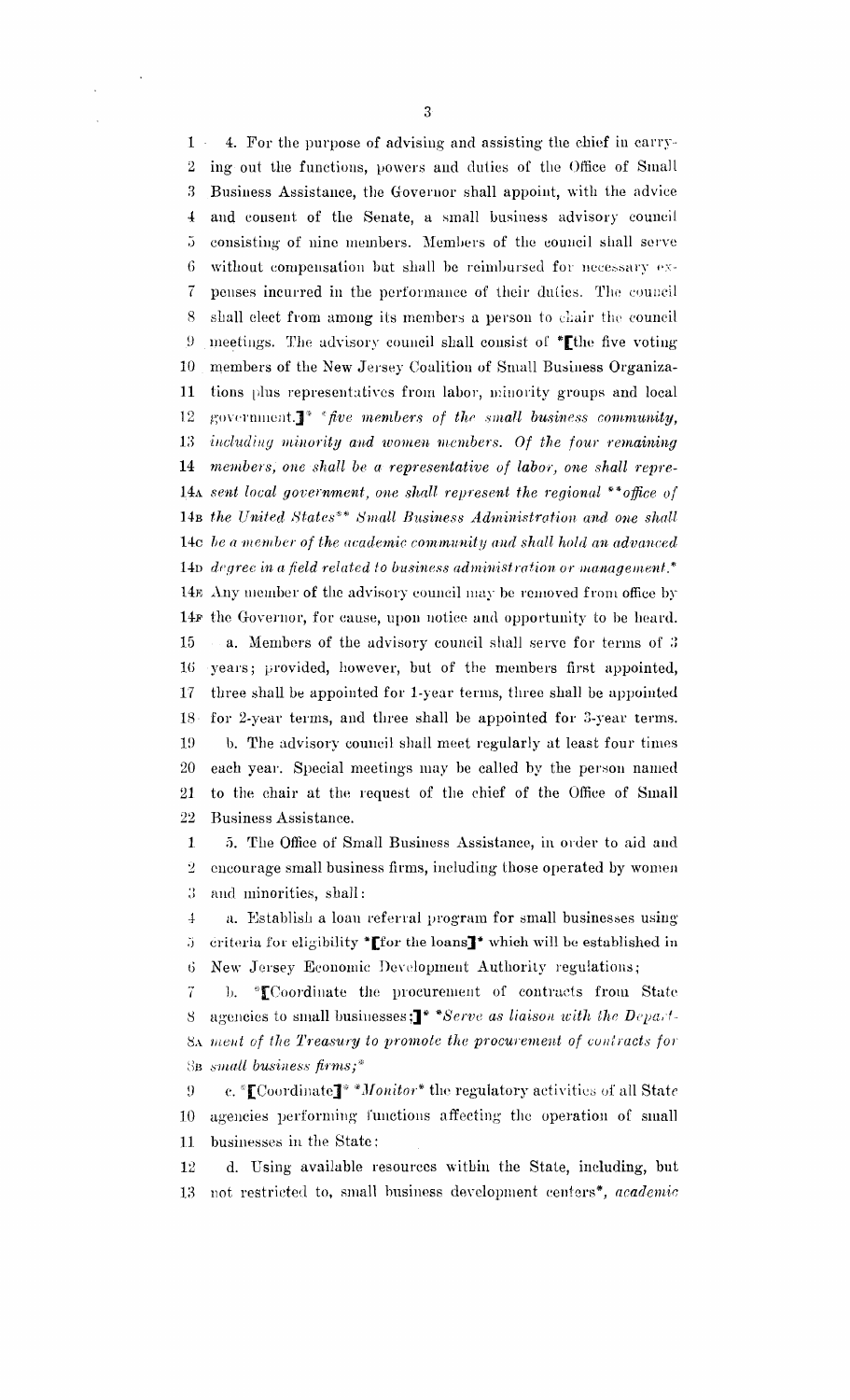institutions with graduate business programs\* and minority 14 business development offices, \*Lprovide]\* \*coordinate\* managerial 15 15x and technical assistance in a systematic manner to small businesses; e. Receive complaints of operators of small businesses and refer  $16\,$ them to the appropriate Federal, State or local agency authorized 17 by law for appropriate action on the complaints; 18

\*Ef. Conduct investigations, research, studies and analyses of 19 20 matters affecting the interests of small businesses;<sup>1\*</sup>

21 "[g.]" "f." Study the operation of the laws affecting small 22 businesses and recommend to the commissioner new laws and 23 amendments of laws for the benefit of small businesses;

\*[h.]\* \*g.\* Review pending legislation affecting small businesses 24 and report its findings to the commissioner;  $25\,$ 

\*[i.]\* \*h.\* Provide a central resource for small businesses in 26 27 their dealing with Federal, State and local governments, including information regarding government requirements which affect small 28 28A businesses;

29 \*[j.]\* \*i.\* Initiate and encourage small business education pro-29A grams;

30 \*[k.]\*\*j.\* Submit to the Governor and the Legislature an annual 31 report regarding its activities and setting forth recommendations 32 of methods which might be utilized to more efficiently and effectively carry out the purposes of this act, and submit to the commissioner 33 periodic reports on the condition of small businesses in the State; 34 35 \*[1.]\* \* k.\* Adopt and promulgate rules and regulations necessary 36 to carry out the purposes of this act.

 $\mathbf{1}$ 6. To effectuate the purposes of this act, the chief may request  $\overline{2}$ from any department, division, board, bureau, commission or other agency of the State or from any public corporation or district, and 3 the same are authorized to provide, such assistance, services and  $\overline{4}$ data as will enable the office properly to carry out its functions, 5 powers and duties hereunder. 6

 $\mathbf{1}$ Department of Labor and Industry for the purposes of administer- $\overline{2}$ 3 ing this act. $\mathbf{J}^{**}$ 

\*\* [8.]\*\* \*\* 7.\*\* This act shall take effect \*\* [immediately]\*\*  $\mathbf{1}$  $\overline{2}$ \*\*January 19, 1982\*\*.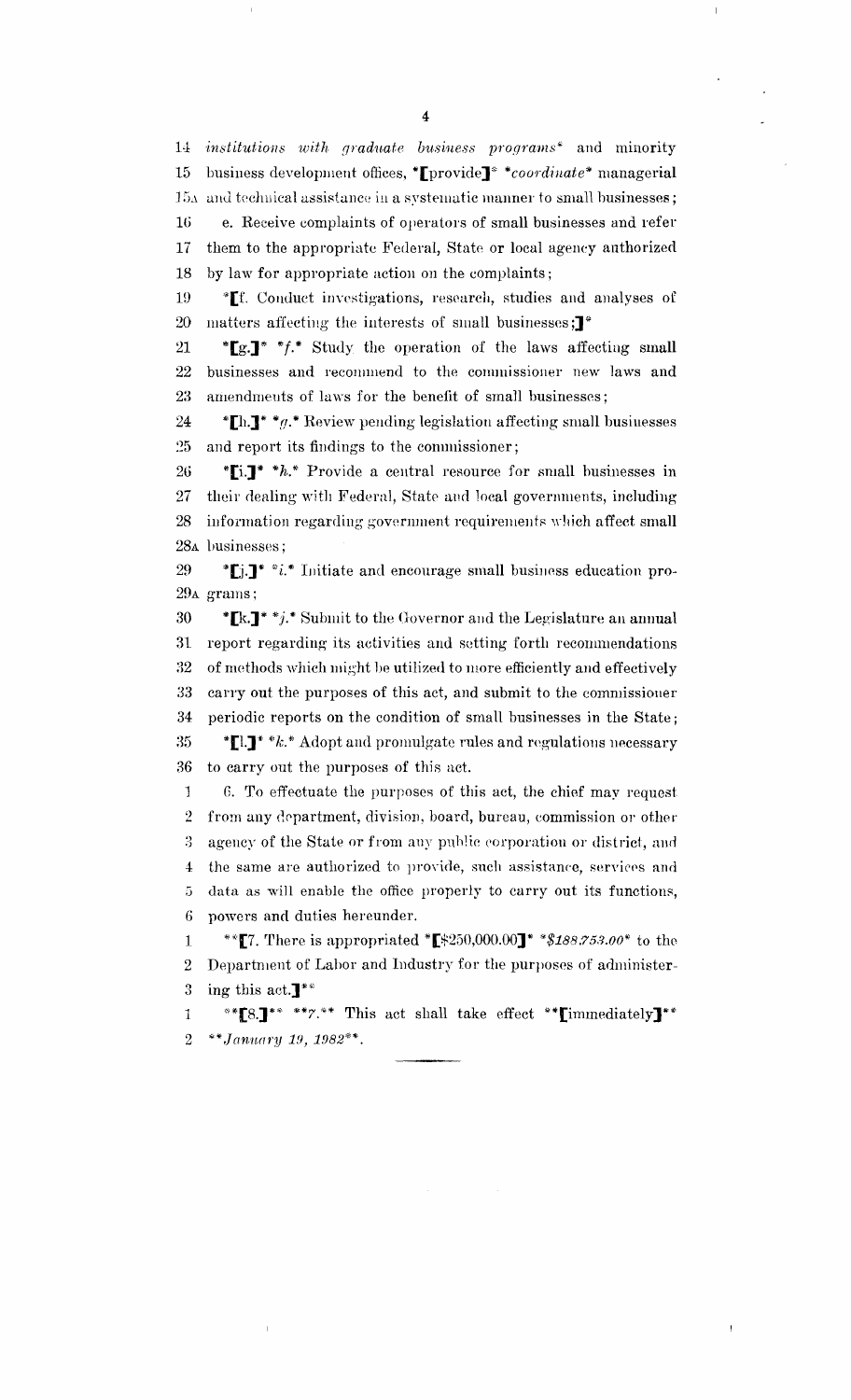## **SENATE, No. 416**

## **• STATE OF NEW JERSEY** ----\_.+-----

PRE-FILED FOR INTRODUCTION IN THE 1980 SESSION

By Senators LIPMAN, MERLINO, HAMILTON, GRAVES, A. RUSSO, ERRICHETTI, FELDMAN, RODGERS, FRIED-LAND, WEISS, ORECHIO, BEDELL and PERSKIE

AN ACT establishing an Office of Small Business Assistance in the Department of Labor and Industry and supplementing Title 34 of the Revised Statutes.

1 BE ITENACTED *by the Senate and General Assembly of the State* 2 *of New Jersey:*

 1. The Legislature finds and declares that the economy of our State is vitally dependent upon the health and stability of 3 the multitude of small businessmen who are so much an integral part of our system of free enterprise and free competition. The Legislature finds further that these very same small businessmen, albeit so important to our economy, are often lacking, individually and collectively, in terms of an effective voice against the improper actions and inactions of State governmental bureaucracy and an effective voice representing their interests in the legislative process; and, that particularly those businesses which are operated by 11 women, minorities and other socially or economically disadvantaged persons need assistance and advocacy. It is, therefore, the declared policy of the Legislature to aid, counsel, assist, represent, and protect small businessmen, by establishing a State Office of Small Business Assistance.

1 2. As used in this act, "small business" means a business which 2 is independently owned and operated and which is not dominant in 3 its field of operation.

1 3. a. There is established within the Division of Economic Devel- opment in the Department of Labor and Industry, the Office of Small Business Assistance. The administrative head of the office shall be an executive director, who shall be appointed by the Com- missioner of Labor and Industry, who shall serve at the pleasure 6 of the commissioner during the commissioner's term of office and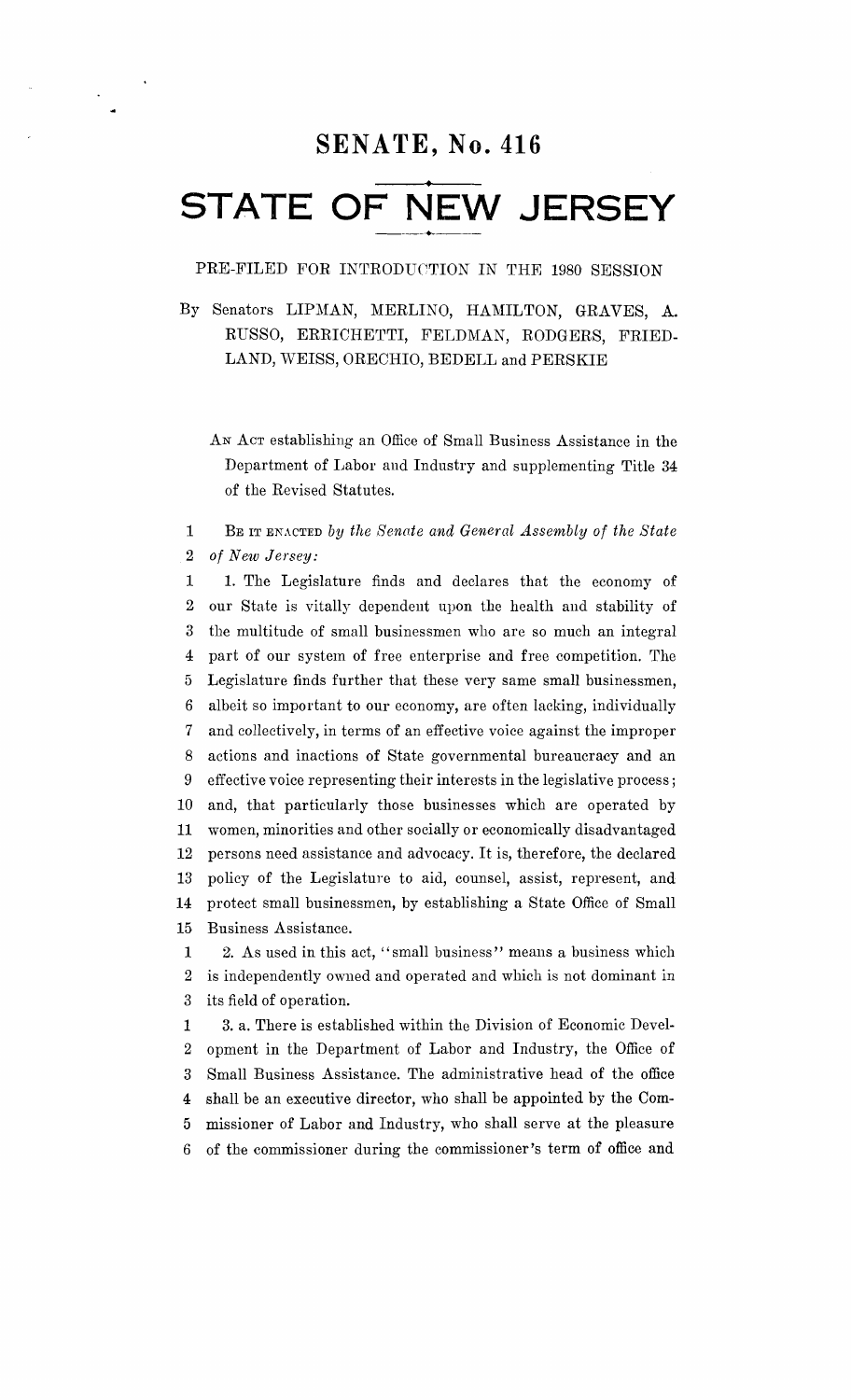until his successor is appointed and qualified. Any vacancy occur- ring in the office of the executive director shall be filled in the same manner as the original appointment. The executive director shall devote his entire time to the performance of his duties and shall receive such salary as shall be provided by law.

12 b. The Division of Economic Development shall make available 13 to the office such research and other professional staffers as may 14 be needed to assist the executive director in discharging his duties. 15 c. The executive director may employ such technical and clerical 16 staff and other employees as may be necessary to assist him in the 17 performance of his duties, within the limits of available appropria-18 tions. The provisions of Title 11 (Civil Service) of the Revised 19 Statutes, shall be construed to extend to all such personnel. He may 20 also employ consultants from time to time as may be necessary to 21 assist him on particular projects.

1 4. The Office of Small Business Assistance, in order to aid and 2 encourage small business firms, particularly those operated by 3 women, minorities and other socially or economically disadvantaged 4 persons, shall:

5 a. Establish a program to provide working capital loans to small businesses, including the criteria for eligibility for the loans within the limits of funds made available to the Division of Economic Development;

9 b. Provide managerial and technical assistance in a systematic 10 manner to small businesses;

11 c. Serve as an advocate on behalf of small businesses to secure favorable and equitable treatment from Federal, State, county and municipal agencies with respect to programs offering business opportunities to small businesses;

15 d. Maintain liaison with the Federal Small Business Administra-16 tion and represent the State's interest to Federal agencies;

17 e. Propose legislation aimed at promoting small businesses;

18 f. Seek and acecpt financial assistance in the form of contribu-19 tions, gifts, grants, or matching funds from the Federal Govern-20 ment and any other public or private sources to further the purposes 21 of the office;

22 g. Submit to the Governor and the Legislature an annual report regarding its activities and setting forth recommendations of methods which might be utilized to more efficiently and effectively carry out the purposes of this act;

26 h. Adopt and promulgate rules and regulations necessary to 27 carry out the purposes of this act.

..

 $\overline{1}$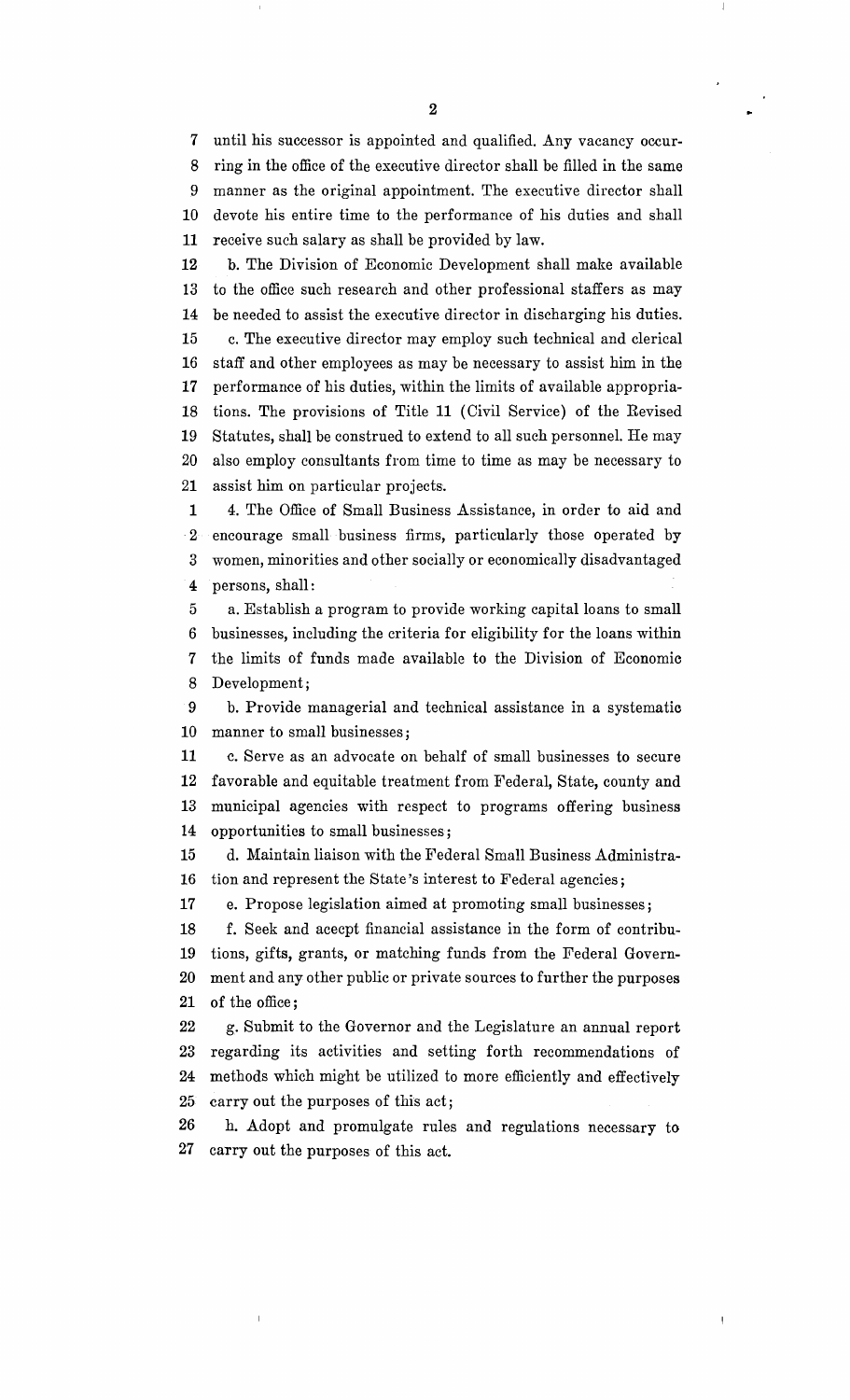1 5. Every State, county and municipal department, board, bureau, 2 commission and agency shall cooperate with and support the efforts 3 of the Office of Small Business Assistance, and shall submit to the 4 executive director their affirmative action programs which exist or 5 are intended for implementation.

- 1 6. There is appropriated such sums as may be necessary for the 2 purposes of administering this act.
- 1 7. This act shall take effect immediately.

#### STATEMENT

This bill would establish an Office of Small Business Assistance in the Division of Economic Development in the Department of Labor and Industry to provide advocacy and assistance to small businessmen. The bill recognizes that small businessmen, particularly those operated by women, minorities and other socially or economically disadvantaged persons, are a vital part of our economy and should be helped and protected by government, as we do so many others.

At the present time, there is an Office of Business Advocacy in the Department of Labor and Industry and an Office of Citizens Complaints in the Department of Public Advocate which, presumably, are available to small businessmen. However, neither is especially designed to protect and represent the peculiar interests of small businessmen with respect to their administrative grievances and legislative needs.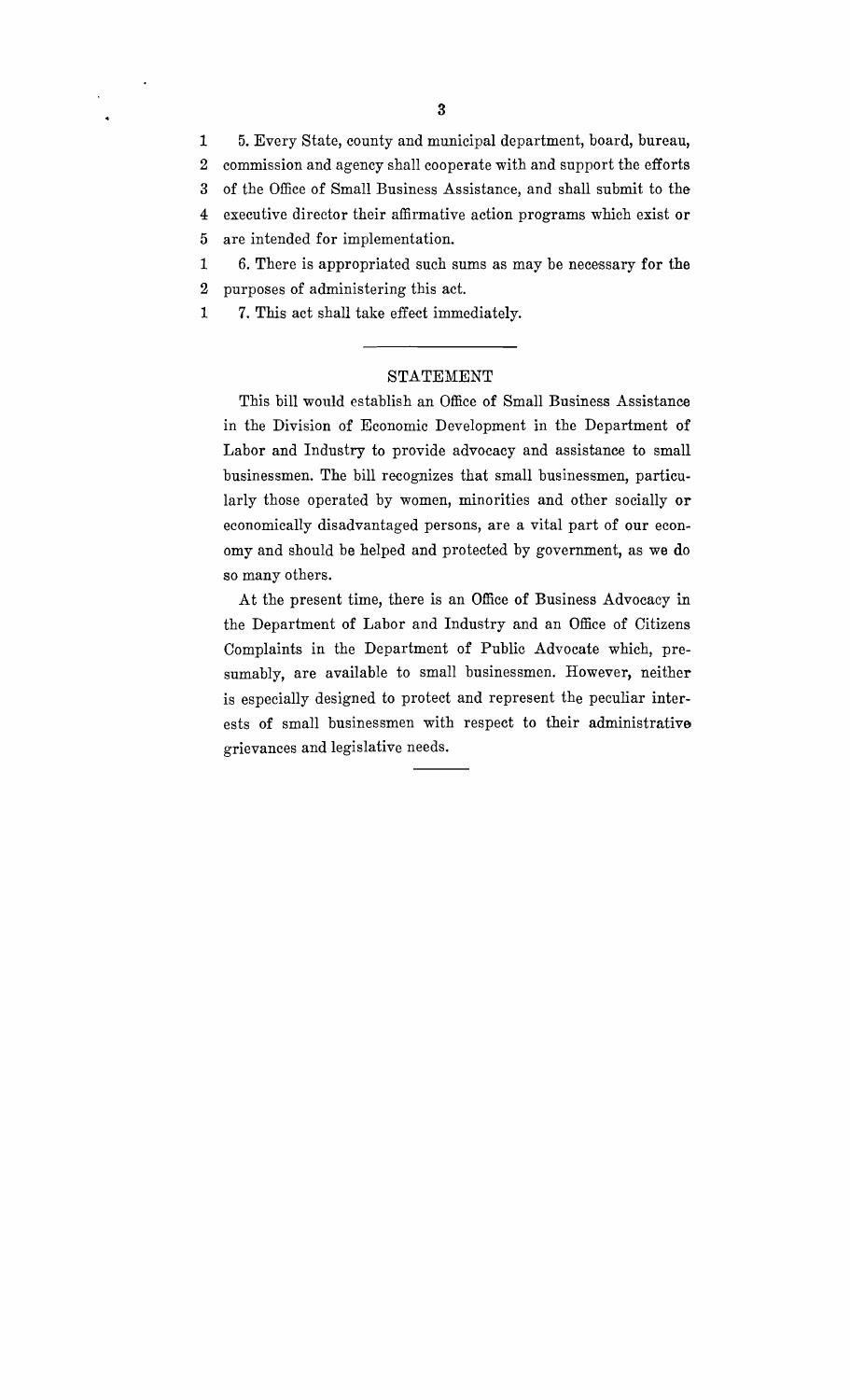## , **ASSEMBLY LABOR COMMITTEE**

STATEMENT TO SENATE COMMITTEE SUBSTITUTE FOR

**SENATE, No. 416**

with Senate committee amendment

# **STATE OF NEW JERSEY**

DATED: FEBRUARY 23, 1981

The Assembly Labor Committee favorably reports this bill to establish an Office of Small Business Assistance in the Division of Economic Development and endorses the Senate committee statements thereto. It would, for the first time. establish <sup>a</sup> statutory program and budget authorization for such an office. As envisaged by the Department of Labor and Industry, the office would have a staff of six, including some personnel now involved in business-oriented activity. In addition to two clericals. there would be a chief (serving as administrative head), and a coordinator of Government and Small Business Aid, who would: supervise and coordinate the pertinent elements of the Economic Development Act and other related grant sources and would also promote the procurement of contracts from State and Federal agencies; establish a loan referral program for small business using eligibility criteria which will be established in New Jersey Economic Development Authoritv regulations; assist businesses in the preparation of materials and forms, and consult with small business on problems in the areas of finance, accounting, and capital formation; and provide managerial and technical assistance to small busiuesses by initiating and encouraging small business education programs geared to the managerial and marketing needs of the small business.

Further, there would be a Hesearch Analyst, in coordination with the Office of Business Advocacv and Citizens Complaints who would receive complaints and refer them to the appropriate Federal, State or local agency; conduct research and analyze matters affecting the interests of small business; study the operation of laws now affecting small business and recommend any needed changes; and review pending legislation affecting small business and report on the findings.

A Procedures Analyst would serve as a central resource for small businesses in their relations with all levels of government and provide information with respect to governmental requirements affecting them.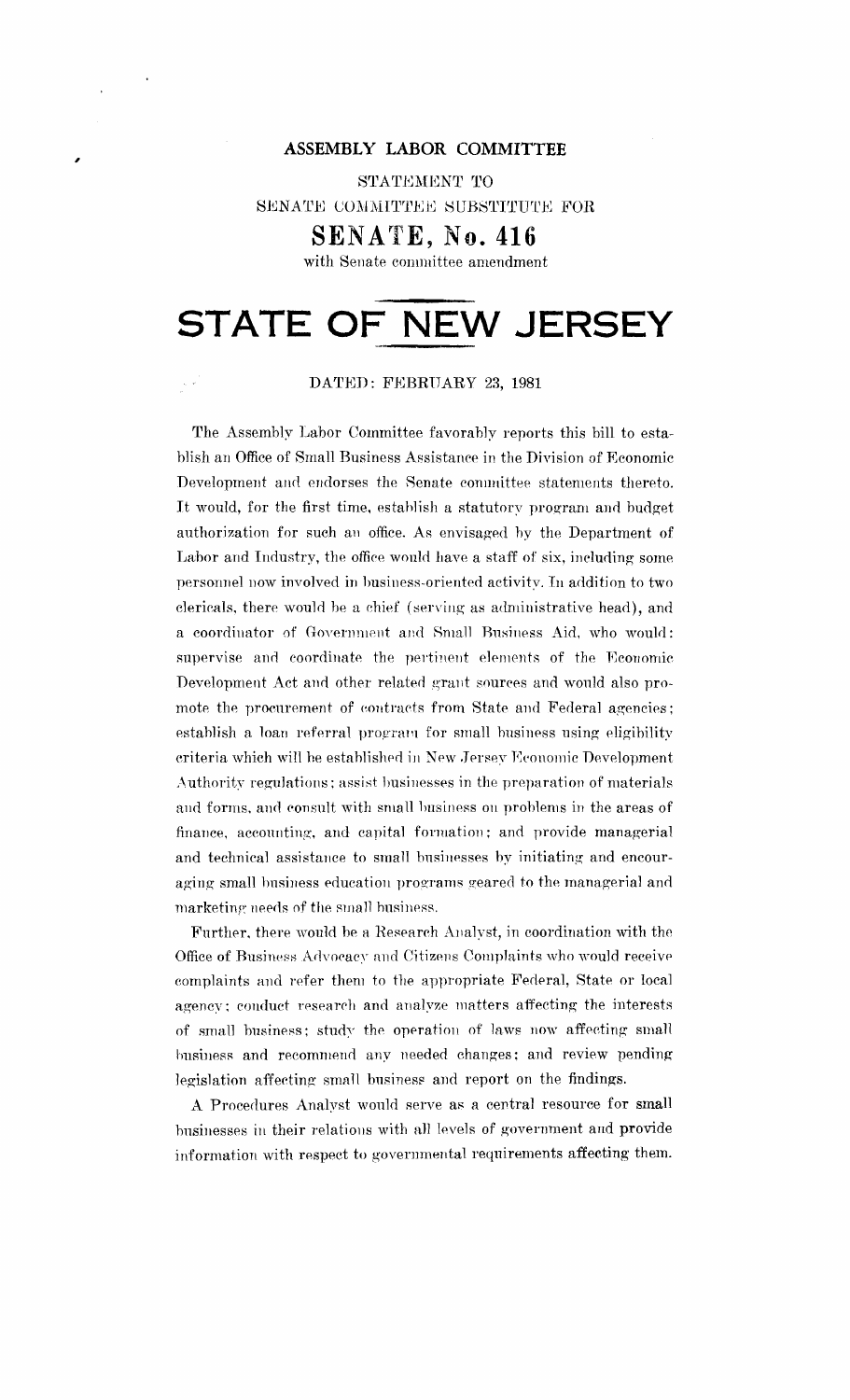Testimony received by the committee in support of the bill asserted that "small business firms have created the majority of new jobs in the State. Eighty-five percent (122,224) of the businesses in New Jersey have less than twenty employees. Yet national and local statistics show that these small firms are the source of two-thirds of all new jobs in the State. Although  $3\%$  (about  $4,000$ ) of our large industrial firms which have more than 100 employees control about  $48.5%$  of the covered jobs in the State, 97% of 140,000 of our businesses have less than 100 employees and provide employment for over 1.2 million persons, which represents about  $51.5\%$  of the covered jobs in the State."

Senate Bill No. 416 received support from the Department of Labor and Industry, and the New Jersey Coalition of Small Business organizations, which includes the New Jersey State Chamber of Commerce, the New Jersey Small Business Association, the New Jersey Delegation to the National Unity Committee, the New Jersey Association of Women Business Owners, and the New .Jersey Chapter, National Business League.

'\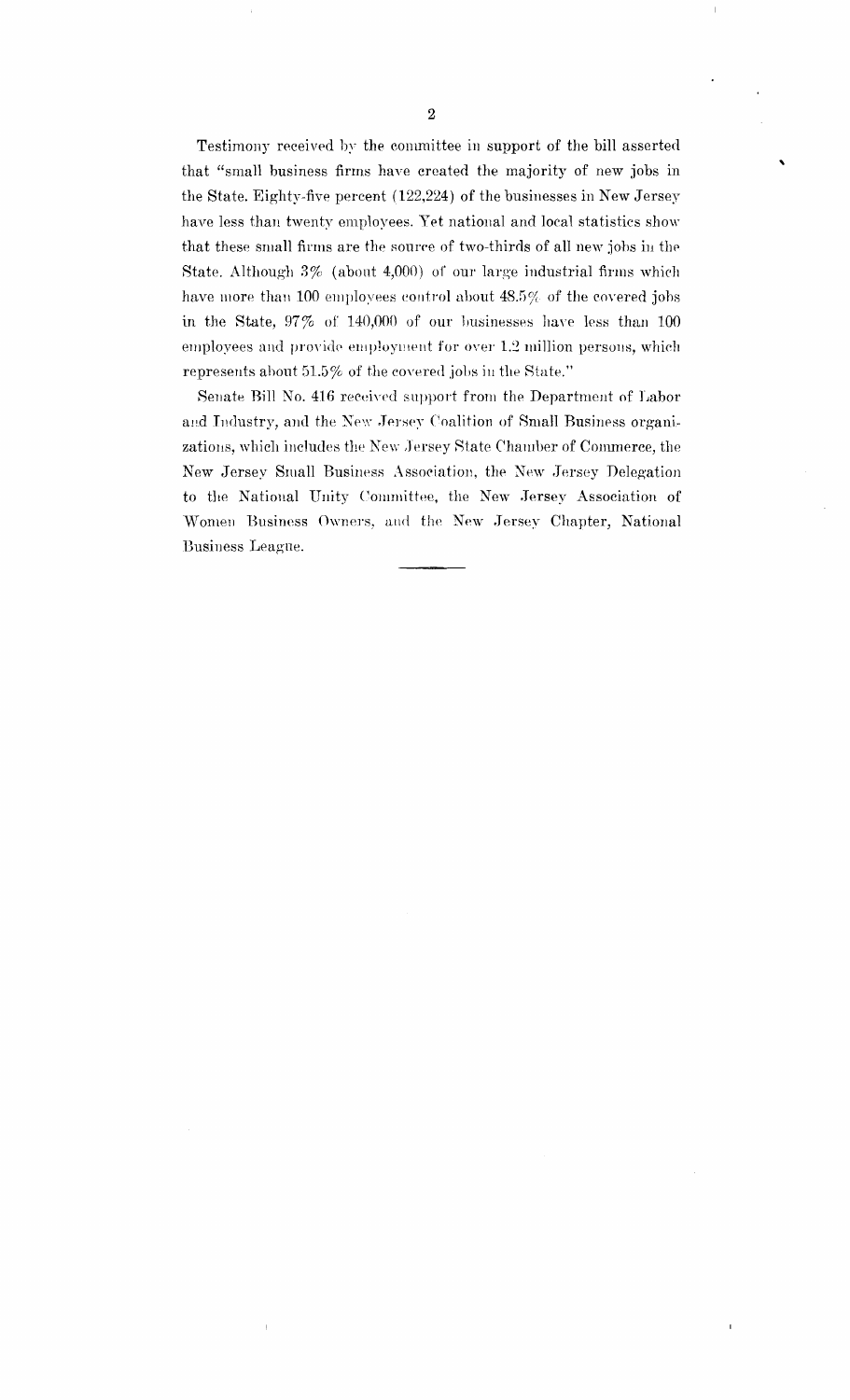### **SENATE STATE GOVERNMENT, FEDERAL AND INTERSTATE RELATIONS AND VETERANS AFFAIRS COMNIITTEE**

STATEMENT TO SENATE COMMITTEE SUBSTITUTE FOR

## **SENATE, No. 416**

# **STATE OF NEW JERSEY**

#### DATED: JULY 28, 1980

The purpose of this bill, which is now being considered as a committee substitute, is to create a State agency which will perform very specific functions for an important section of the State's economy - the small business sector. Many of the needs of small and independent businesses in our highly complex society can only be met through an agency at the State level. Presently, there is no such entity in New Jersey State Government and it is the aim of this bill to remedy the deficiency.

The legislation creates an Office of Small Business Assistance in the Division of Economic Development of the Department of Labor and Industry. The office is headed by a chief who is appointed by the Commissioner of Labor and Industry. The chief will serve at the pleasure of the commissioner during the commissioner's term of office.

The bill provides very specific criteria for "small business." A "small business" is defined as one which has its principle place of business in the State and is independently-owned and operated. Further, in its definition of "small business," the bill requires that the office, in promulgating rules, utilize the varying criteria for dollar volume and maximum number of employees presently in use by the Federal Small Business Administration.

A small business advisory board comprised of nine members is also created by the bill. The membership is to be appointed by the Governor with the advice and consent of the Senate. Five of the council members are to be the five voting members of the New .Jersey Coalition of Small Business Organizations. The other four members are to be representatives of labor, minority groups and local government. The council is to serve without compensation but is to be reimbursed for necessary expenses.

One of the most important functions of the office is to establish a loan referral service for small businesses. The criteria for loan eligibility will be established by the regulations of the New Jersey Economic Development Authority.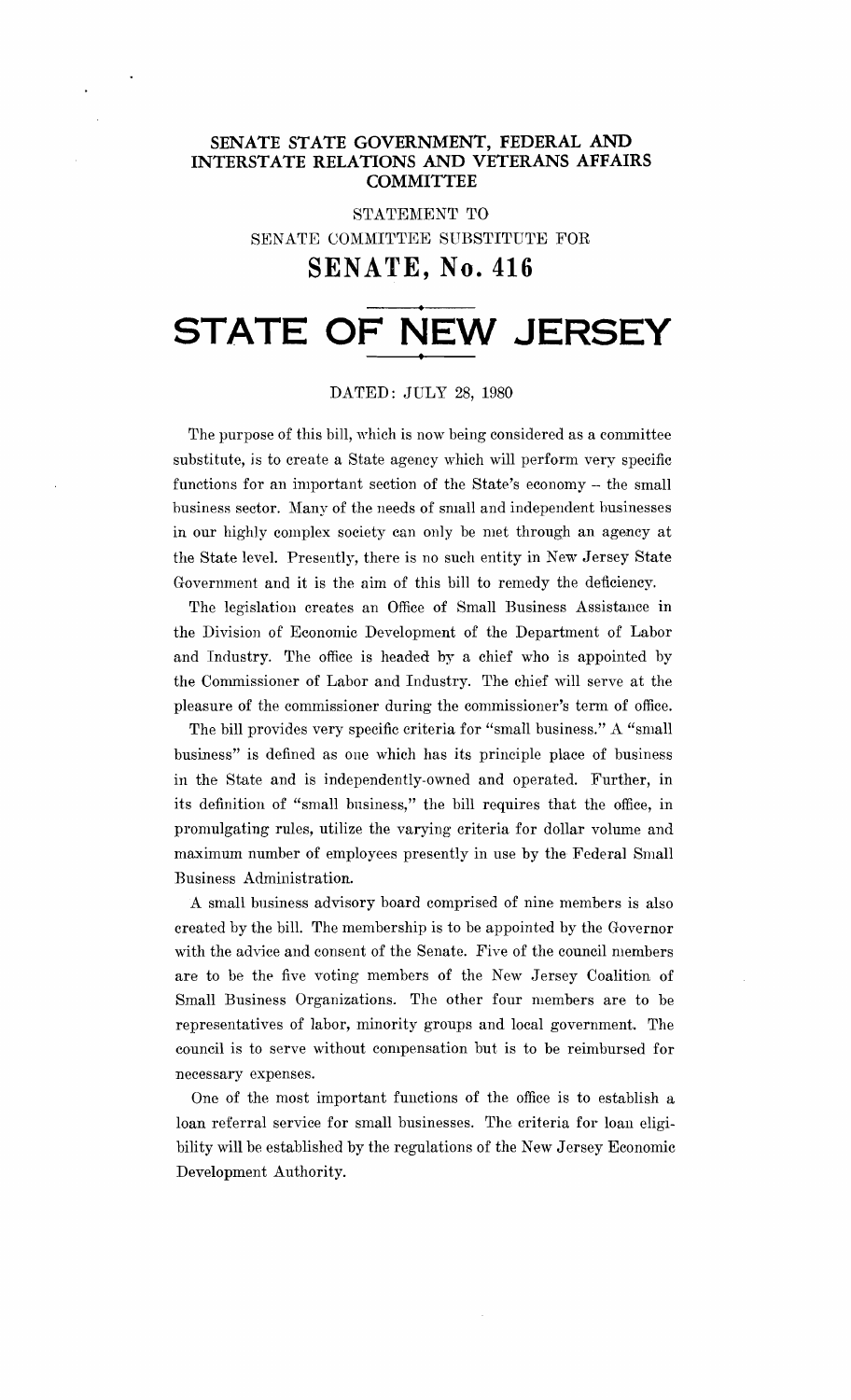The office is to coordinate the procurement of contracts for small businesses from State agencies and to coordinate State regulatory activities affecting small businesses.

Among its other functions the office is to provide managerial and technical assistance to small business firms, using available resources within the State such as small business development centers and minority business development centers. It is to receive. complaints from small business operators and refer such complaints to the appropriate governmental agency. The office is to conduct research on matters of interest to small businesses.

It will be a function of the office to study laws affecting small business firms and to recommend new laws, and apropriate amendments, to the commissioner, and to review pending legislation and report its findings on such legislation to the commissioner.

The office will initiate and encourage small business educational programs.

An annual report will be submitted to the Governor and the Legislature by the office and, in addition, the office is to report, periodically, to the Commissioner of Labor and Industry on the condition of small businesses in the State.

 $\mathbf{I}$ 

The bill carries an appropriation of \$250,000.00.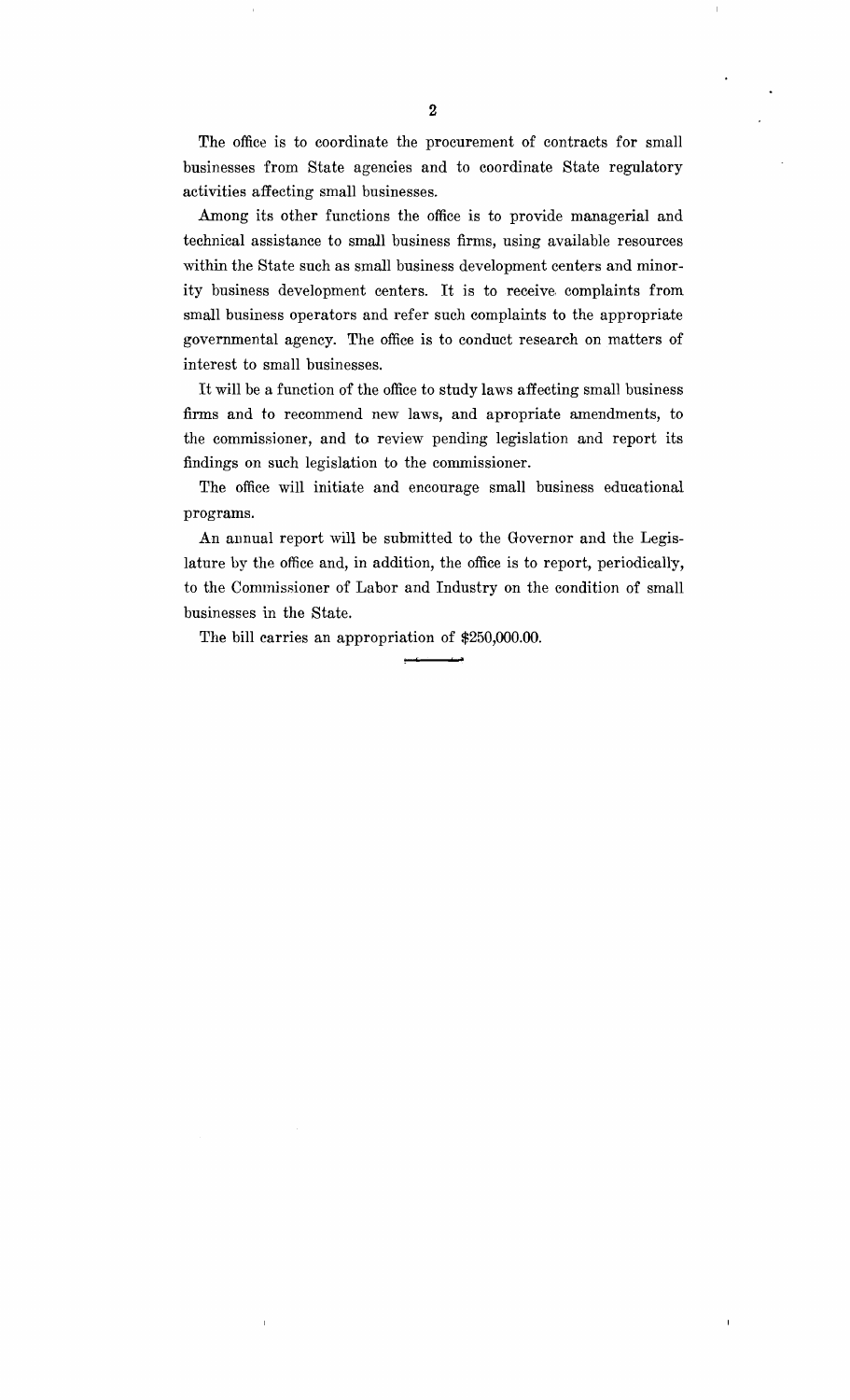### **SENATE REVENUE, FINANCE AND APPROPRIATIONS COMMITTEE**

STATEMENT TO

SENATE COMMITTEE SUBSTITUTE FOR

## **SENATE, No. 416**

with committee amendments

# **STATE OF NEW JERSEY**

### DATED: OCTOBER 6, 1980

Senate Committee Substitute for Senate Bill No. 416, with committee amendments, establishes an Office of Small Business Assistance in the Department of Labor and Industry to further the general welfare of the State by assisting, counseling, aiding and protecting small and iudepeudent business development.

The office is authorized to define a small business by its own rule using criteria that is based on the characteristics, e.g., dollar volume and numbers of employees, used as criteria by the Federal Small Business Administration for loans to small businesses,

The bill also provides for the establishment of a 9 member small business advisory council to assist the office in carrying out its duties. Appointed by the Governor for 3 vear staggered terms, the council will consist of 5 members of the State's small business community plus representatives from labor, local government, the academic community and the regional Small Business Administration.

The Office of Small Business Assistance is charged to carry out 12 tasks. Among these are the responsibilitv to :

- Establish a loan referral program
- Act as a liaison with the Treasury Department to promote the procurement of State contracts to small businesses
- Monitor the regulatory activities of all State agencies that affect small businesses
- Heceive and refer complaints to appropriate agencies

The hill appropriates \$188,753.00 to provide staff for the office and expenses of the council.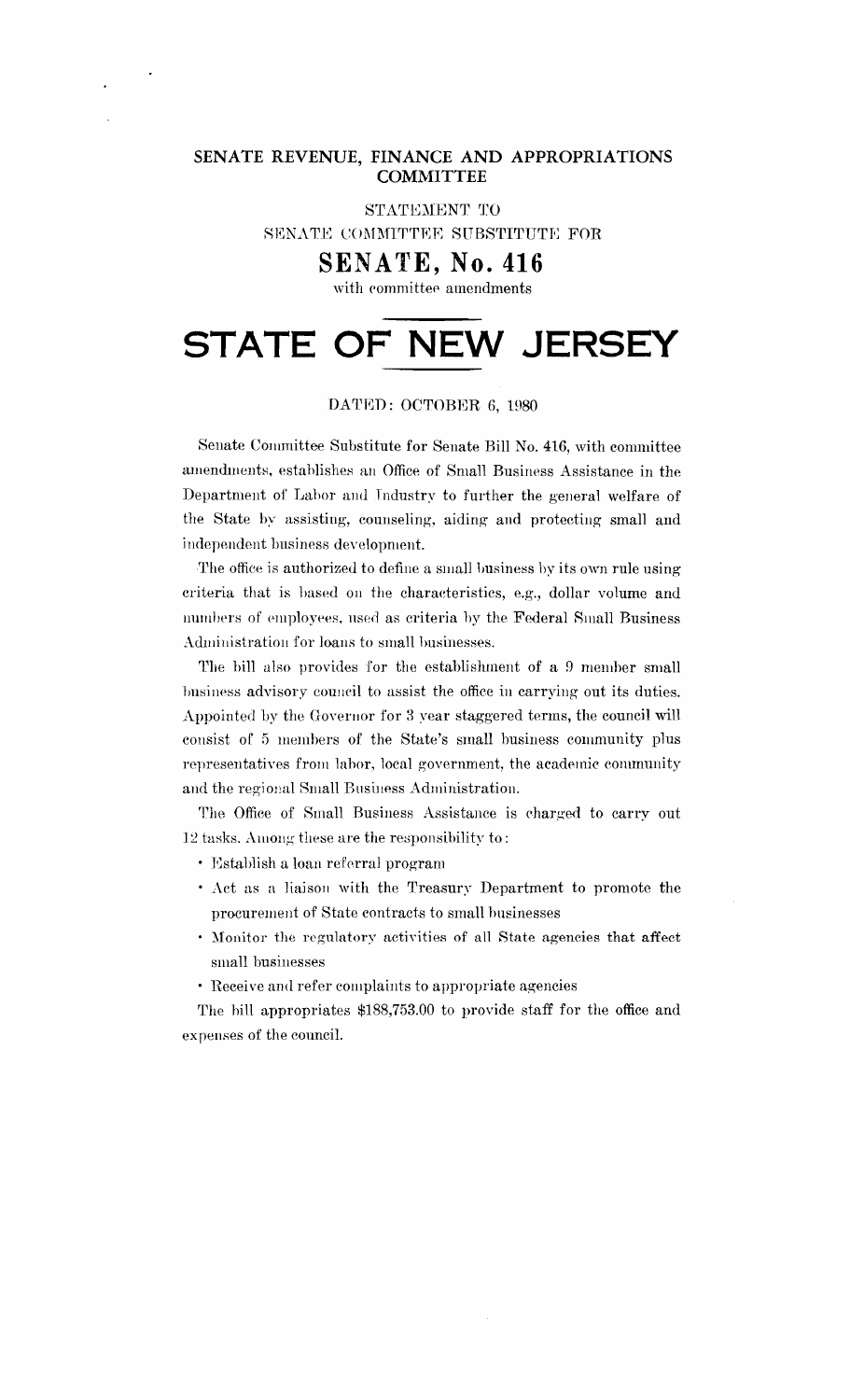May 4, 1931

#### SENATE BILL NO. 416 (OCR/SCS)

#### To the Sena te:

Pursuant to Article V, Section I, Paragraph 14(b) of the Constitution, I herewith return Senate Bill No. 416 (OCR/SCS) with my objections, for reconsideration.

Senate Bill No. 416 (OCR/SCS) would create an Office of Small Business Assistance in the Division of Economic Development in the Department of Labor and Industry. The office would, in essence, be an advocate for small business within the State Government. The office would monitor rule-making affecting small business, and offer technical assistance to business operators. Creation of this office will, I believe, provide needed support to the small business that constitute the backbone of our State's economy.

However, this bill must be viewed in conjunction with legislation creating a new Department of Commerce and Economic Development. I have stated that the next Administration should undertake the task of organizing and staffing this new department to which the Office of Small Business Assistance would be allocated. The creation of the new Office of Small Business Assistance should, consequently, be postponed until January, 1982. Various technical amendments to Senate Bill No. 416 (OCR/SCS) also should be adopted. As the new office would not become operational until well into the next fiscal year, I also recommend the deletion of the appropriation.

Accordingly, I herewith return Senate Bill No. 416 (OCR/SCS) for reconsideration and recommend that it be amended as follows:

Page 1, title, line 2: After "of" delete balance of line and insert "Commerce and Economic Development."

Page 1, title, line 3: Delete in its entirety.

Page 1, section 2, line 3: Delete "office" and insert "the Commissioner of the Department of Commerce and Economic Development"

Page 1, section 2, line 3: Delete "establish" and insert "promulgate by rule"

Page 2, section 2, line 36: Delete "Labor and Industry" and insert "the Department of Commerce and Economic Development"

Page 2, section 3, line 2: Delete "Labor and Industry" and insert "Comnerce and Economic Development"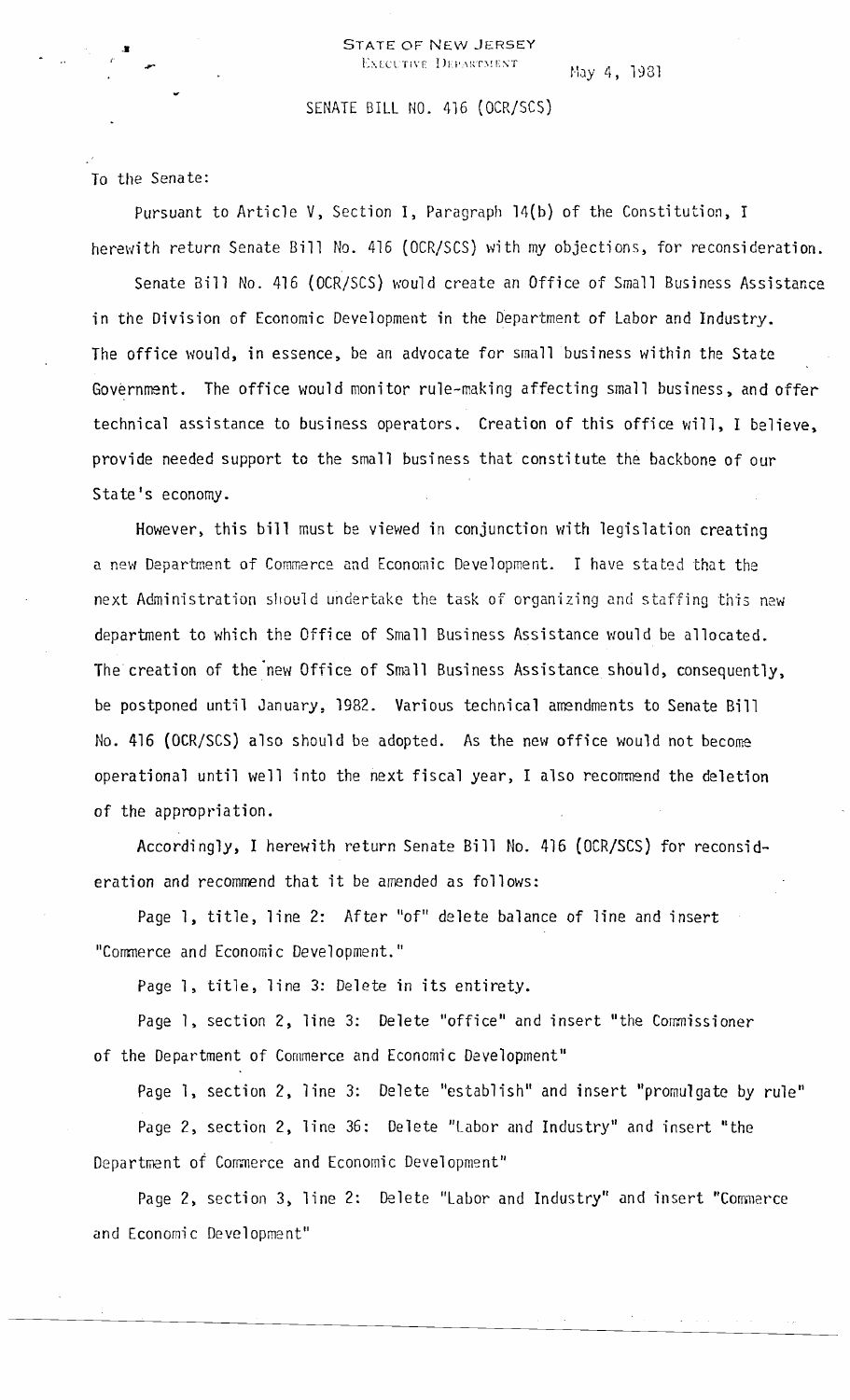-2-

Page 2, section 3, line 5: Delete "Labor and Industry" and insert "the Department of Commerce and Economic Development"

Page 3, section 4, line 14A: After "regional" insert "office of the United States"

Page 4, section 7, lines 1 to 3: Delete in their entirety.

Page 4, section 8, line 1: Delete "8" insert <mark>"7" a</mark>nd delete "immediately" and insert "January 19, 1982"

 $\widehat{\mathscr{E}}$ spec $\mathscr{F}$ fully $,$ 40 p. .. f~'V ,./~,? JURIA ADVR **GOVERNOR** *i*

Attest:

Hawll Hodes

Chief of Staff, Secretary